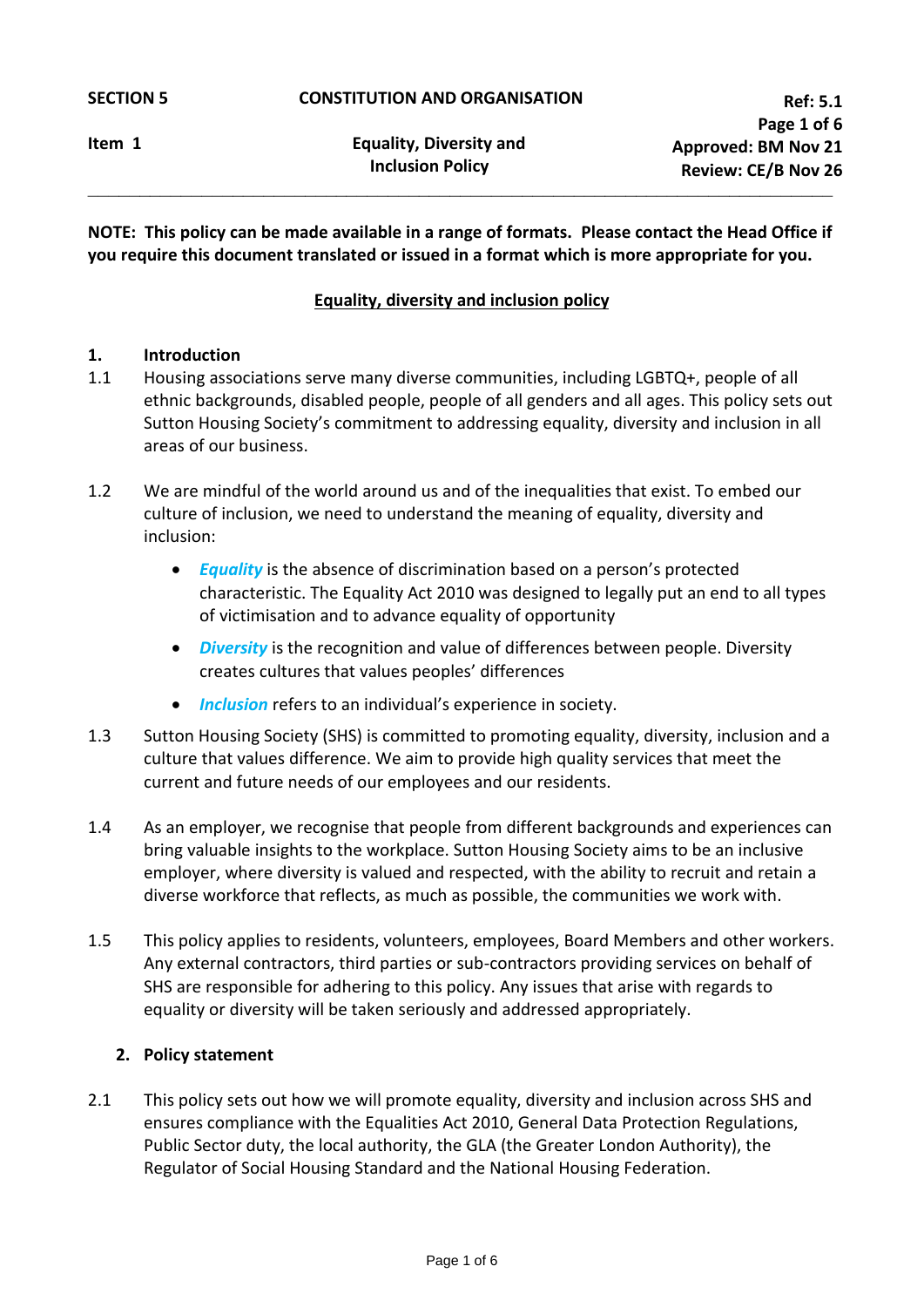**Item 1** Equality, Diversity and  **Inclusion Policy** 

2.2 All aspects of Sutton Housing Society's work, our business and services are covered by this policy.

**\_\_\_\_\_\_\_\_\_\_\_\_\_\_\_\_\_\_\_\_\_\_\_\_\_\_\_\_\_\_\_\_\_\_\_\_\_\_\_\_\_\_\_\_\_\_\_\_\_\_\_\_\_\_\_\_\_\_\_\_\_\_\_\_\_\_\_\_\_\_\_\_**

- 2.3 We have placed equality, diversity and inclusion at the centre of everything we do.
	- **Accountable (be the body…):** We will work in a way that promotes equality, diversity and inclusion and does not discriminate against any of our residents, staff or other stakeholders.
	- **Listen:** We will work in partnership with our residents, staff and other stakeholders to encourage a culture where everyone is valued and respected, and their voice is heard.
	- **Personal:** We will work to ensure that our practices are transparent and open to scrutiny.
	- **Enjoy (what we do):** We will work towards a culture which is fair and where all our residents, staff and other stakeholders have the opportunity to reach their full potential.
	- **Bold:** We will work to ensure that the skills and knowledge of our workforce meet the diverse needs of residents. Sutton Housing Society should be led by a Board that fairly represents the communities it works in, and acts as a true leader in promoting equality.
	- **Kind:** People with protected characteristics should have equal access to services and to Sutton Housing Society's decision-making processes.
- **3. Legal and regulatory requirement**
- **3.1** *Equality Act 2010*

We are committed to meeting the duties of the Equality Act 2010. The Equality Act protects people with 'protected characteristics' as listed below:

- age
- disability
- gender reassignment
- marriage and civil partnership
- pregnancy and maternity
- race (includes colour, nationality and ethnic origins)
- religion and or belief
- sex
- sexual orientation.
- 3.1.2 We will ensure that no employee, job applicant or residents / applicant is discriminated against or receives less favourable treatment on the grounds of their protected characteristic or their health, family circumstances (responsibility for dependents), criminal convictions, HIV status, plus any other ground which cannot be shown to be justified.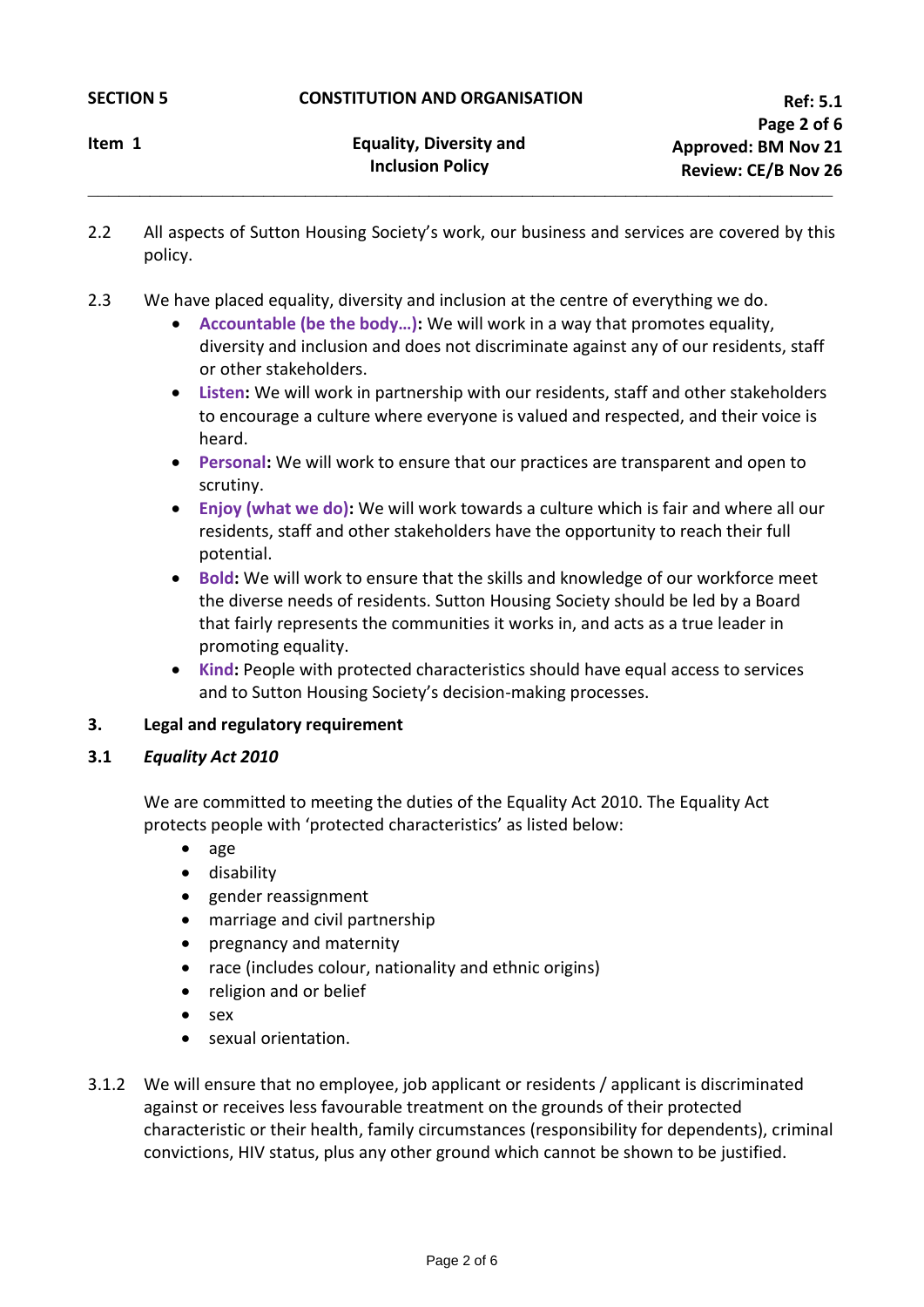**\_\_\_\_\_\_\_\_\_\_\_\_\_\_\_\_\_\_\_\_\_\_\_\_\_\_\_\_\_\_\_\_\_\_\_\_\_\_\_\_\_\_\_\_\_\_\_\_\_\_\_\_\_\_\_\_\_\_\_\_\_\_\_\_\_\_\_\_\_\_\_\_**

# **3.2** *Regulator of Social Housing Standard*

Our Regulator specifies the requirements on housing associations through its Standards framework. At SHS we review our compliance with the regulatory standards annually to ensure we remain compliant and adhere to the latest Standards.

# **3.3** *Public Sector Duty Act*

Under this duty, all organisations providing a public service (such as housing management) are required to have due regard to the need to achieve the following objectives:

- (a) eliminate discrimination, harassment, victimisation and any other conduct that is prohibited by or under the Equality Act 2010
- (b) advance equality of opportunity between persons who share a relevant protected characteristic and persons who do not share it
- (c) foster good relations between persons who share a relevant protected characteristic and persons who do not share it.

# **3.4 Inclusive London**

- 3.4.1 Inclusive London is the Mayor's equality, diversity and inclusion strategy and it sets out how he will help address the inequalities, barriers and discrimination experienced by different groups of people in London. SHS is committed to following the spirit and principles of Inclusive London and to tackle inequality by tackling the housing crisis and providing more affordable homes.
- 3.4.2 As an investment partner with the GLA, SHS is contractually required to meet minimum standards outlined in the table below, within one year of the grant allocation being approved by the GLA. These standards seek to implement the Mayor's Good Work Standard 'diversity and recruitment' pillar and are being introduced to reflect the Mayor's commitment to ensuring London is a more equal, diverse and inclusive city for all.
- 3.4.3 The equality, diversity and inclusion standards for "Inclusive London" are:
	- All investment partners must offer diversity and inclusion training for all employees
	- All investment partners must implement a zero-tolerance approach to all forms of discrimination, harassment and bullying
	- All investment partners must broaden recruitment channels and encourage applications from diverse and under-represented groups
	- All investment partners must collect and monitor workforce data to benchmark the diversity of their workforce against the local area of the organisation
	- All investment partners must publish their gender and ethnicity pay gaps.
- 3.4.4 As a GLA investment partner, we develop, publish and implement an equality, diversity and inclusion action plan and provide an annual update on implementation. At SHS we achieve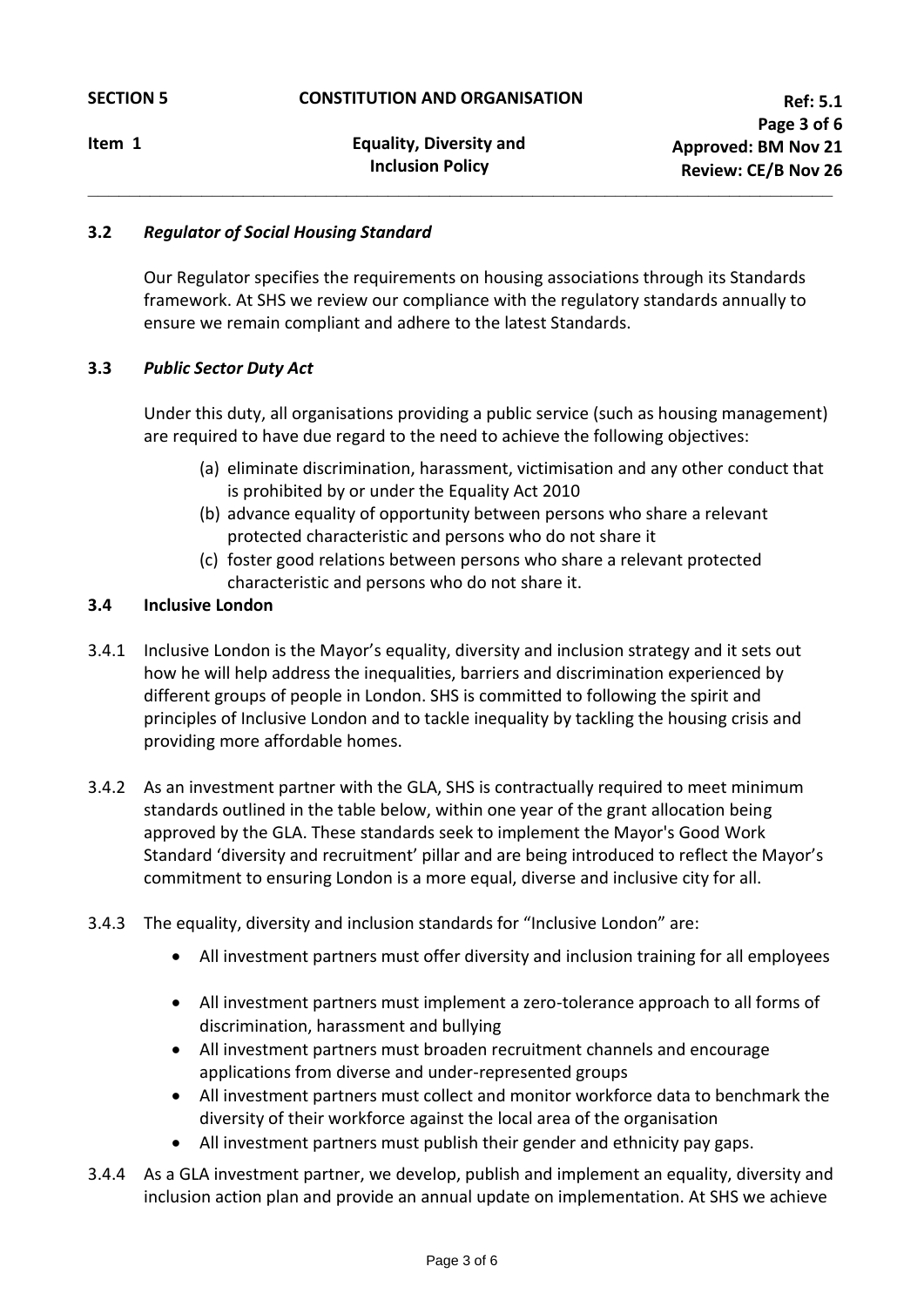this through the publication of our Single Equalities Scheme which is monitored by the HOC.

**\_\_\_\_\_\_\_\_\_\_\_\_\_\_\_\_\_\_\_\_\_\_\_\_\_\_\_\_\_\_\_\_\_\_\_\_\_\_\_\_\_\_\_\_\_\_\_\_\_\_\_\_\_\_\_\_\_\_\_\_\_\_\_\_\_\_\_\_\_\_\_\_**

# **4 Commitment to residents and applicants**

- 4.1 As a landlord we will:
	- Seek to understand who our residents are and provide a range of appropriate services for them
	- Through our governance arrangements, ensure that Board Members have an understanding of our resident group
	- Actively seek the views of residents (and applicants where appropriate), when planning, reviewing or making significant changes to our services, ensuring they are accessible, relevant and of use
	- Provide clear and meaningful information in ways that are accessible and which meet the diverse needs of our residents
	- Investigate promptly any complaint and take immediate action where there is evidence of direct or indirect discrimination
	- Implement the Residents Charter, developed with residents during 2021.

# **5. Commitment to staff**

- 5.1 Sutton Housing Society is committed to ensuring that its employees, Board Members, other workers and job applicants are treated fairly, in an environment free from discrimination with regard to the nine protected characteristics in the Equality Act 2010 (as outlined above).
- 5.2 Sutton Housing Society will not tolerate attitudes and behaviours that amount to discrimination or indirect discrimination, including harassment by a third party, victimisation and bullying. Breaches of our equality, diversity and inclusion policy will be regarded as misconduct and could lead to disciplinary proceedings.
- 5.3 As an employer we will:
	- Provide reasonable adjustments for any employees who are disabled where reasonable and possible
	- Provide relevant training and skills for employees and managers to ensure we value diversity and reduce inequality
	- Monitor and reviewing diversity across our employees to assist Sutton Housing Society to continue to be a great place to work
	- Monitor / review our employment policies to ensure that they are fair and demonstrate our commitment to diversity
	- Equality of opportunity is provided for all staff, who are given the opportunity to develop and realise their full potential.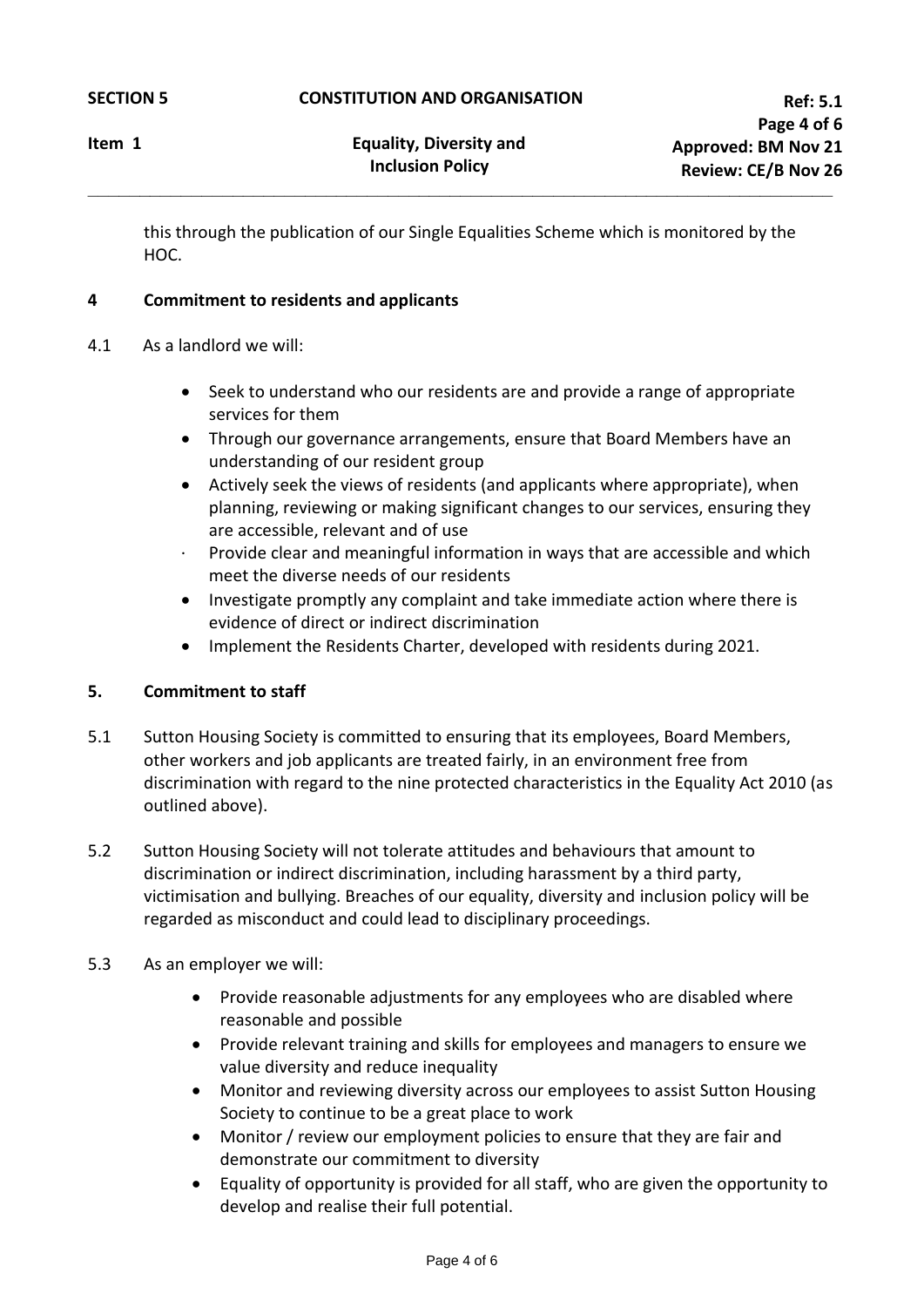**\_\_\_\_\_\_\_\_\_\_\_\_\_\_\_\_\_\_\_\_\_\_\_\_\_\_\_\_\_\_\_\_\_\_\_\_\_\_\_\_\_\_\_\_\_\_\_\_\_\_\_\_\_\_\_\_\_\_\_\_\_\_\_\_\_\_\_\_\_\_\_\_**

#### **6. Commitment to partners**

- 6.1 When working with others we aim to:
	- Promote and share information relating to good practice of equality and diversity
	- Ensuring that equality and diversity is embedded throughout our procurement activity.

### **7. Monitoring and review**

7.1 Sutton Housing Society recognises the importance of monitoring, reviewing and reporting on this policy and measuring progress in meeting our policy statement. To achieve this, our annual single equalities scheme outlines our priorities each year; this is monitored by the Housing Operations Committee.